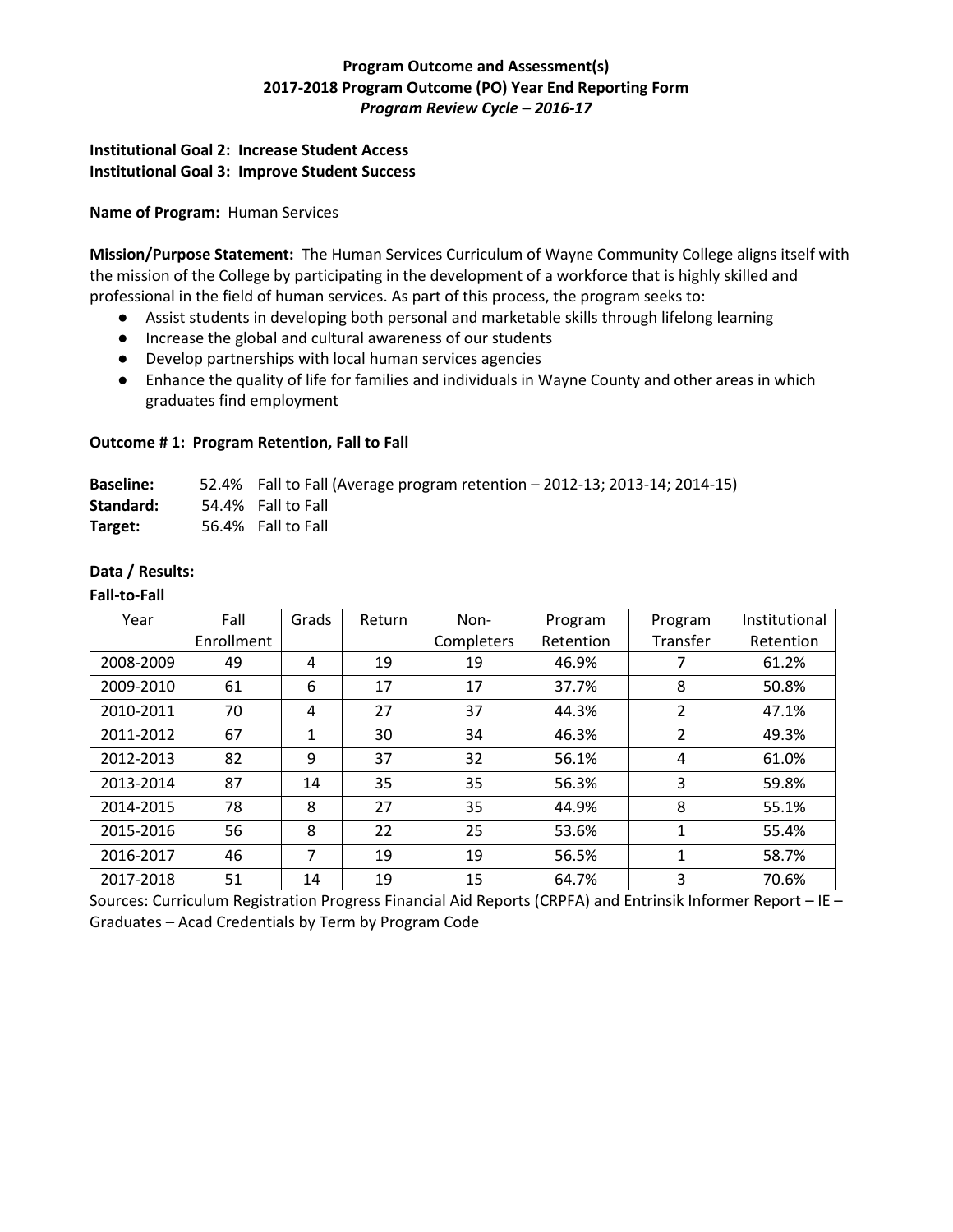

### **2018-2019 Strategies / Action Items:**

| Item# | Strategies / Action Items (Action items identified in the<br>2017-18 year-end report)                                                                                                    | <b>Results</b> (State the progress/results of<br>the action items identified based on<br>your method of assessment. Provide<br>number/percent accomplished.) |
|-------|------------------------------------------------------------------------------------------------------------------------------------------------------------------------------------------|--------------------------------------------------------------------------------------------------------------------------------------------------------------|
|       | Plan a Human Services Open House for the Spring, 2019<br>Semester. Current and former students will be utilized to<br>share "testimonials" about the program to assist in<br>recruiting. | Not accomplished due to scheduling<br>issues. To be continued during the next<br>program cycle with modifications.                                           |
|       | Aviso will be implemented to communicate with students<br>their current grades and other pertinent information<br>regarding their program of study.                                      | Completed - Ongoing                                                                                                                                          |

**Provide narrative for analysis of program retention.** *(Based on the data, provide a narrative of your analysis of fall to fall retention. Indicate factors that may have affected your retention. State any changes you plan to address for next year that may affect / increase your retention.)* 

Retention increased 2017-2018 . The goal is to continue to maintain an increase in retention.

**Provide narrative for analysis of standard/target.** *(As a result of the data analysis, indicate changes to the standard or target. Did you meet your standard/target? If you met your standard/target, what percentage would you like to increase your standard/target? Please provide an overall analysis of the results of your standard/target. Provide percentage of increase/decrease.)* 

Exceeded standard and target in the past few years, so I am increasing Standard and Target to 66% to get closer to institutional retention**.** 

**2019-2020 Strategies / Action Items:** *(Identify new action items as a results of your review and assessment of previous year data and action item results.)* 

| Item # | Action Items (Identify action items as a result of your | <b>Assessment of Action Items (State the</b> |
|--------|---------------------------------------------------------|----------------------------------------------|
|        | program outcome assessment.)                            | method of assessment; how you plan to        |
|        |                                                         | evaluate/assess the results of the action    |
|        |                                                         | items.)                                      |